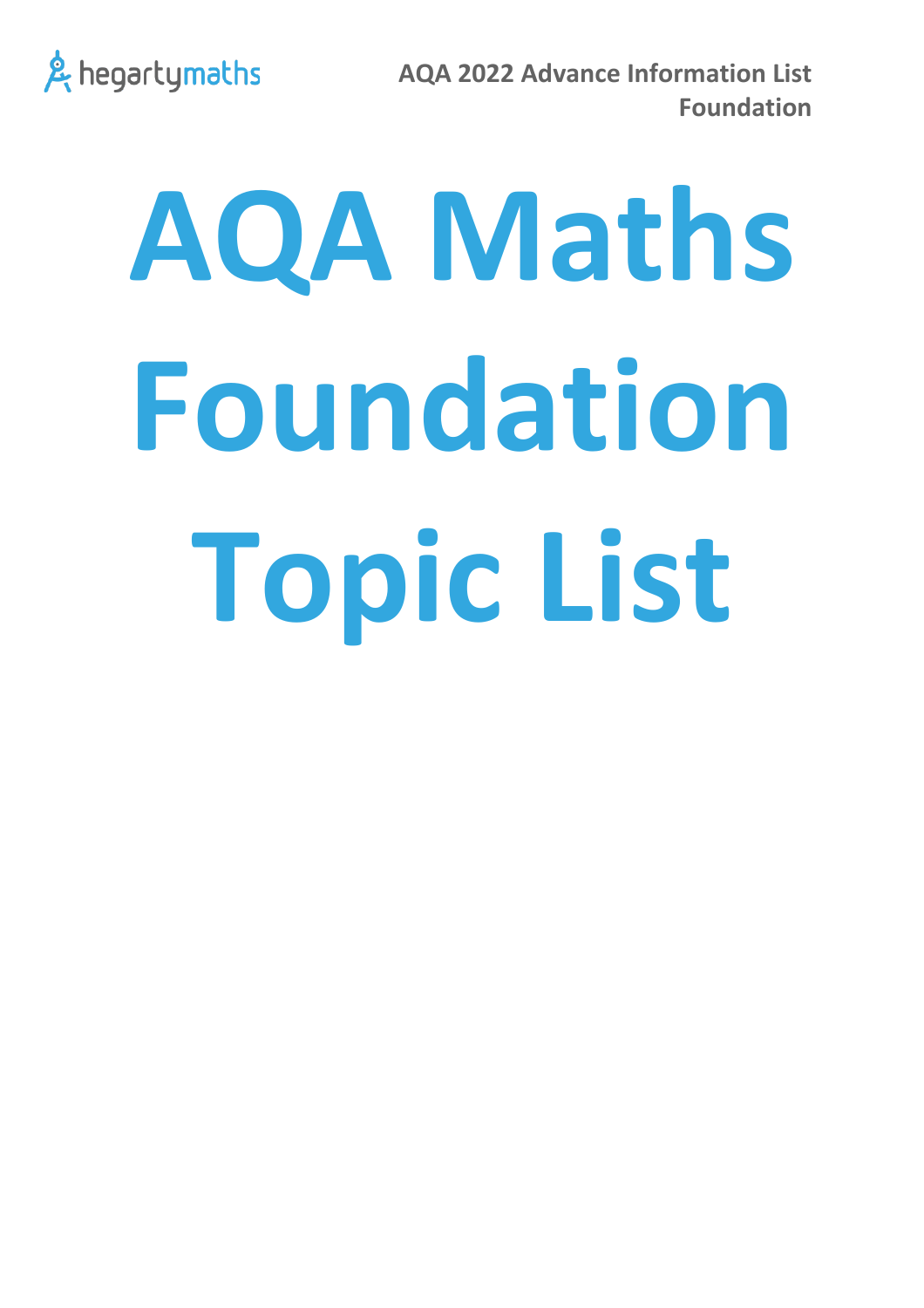

## **Paper 1 - Number**

|                  | <b>Topics</b>             | <b>Clip Number</b>  | R | A | G |
|------------------|---------------------------|---------------------|---|---|---|
| Arithmetic       | Four operations           | $18 - 23, 47 - 51,$ |   |   |   |
|                  |                           | 144, 145, 146       |   |   |   |
|                  | Negative number           | $37, 39 - 43$       |   |   |   |
|                  | Order of operations       | 24, 44, 120, 150    |   |   |   |
|                  | Estimation                | 131                 |   |   |   |
| <b>Fractions</b> | Arithmetic                | $65 - 70$           |   |   |   |
|                  | Fraction of a number      | 77                  |   |   |   |
| Indices          | Laws of indices           | $102 - 107$         |   |   |   |
| Standard form    | Conversion                | 122, 123, 124       |   |   |   |
|                  | Calculation               | $125 - 128$         |   |   |   |
| Other            | Inequality notation       | 14, 46, 265, 266    |   |   |   |
|                  | <b>Systematic listing</b> | 670                 |   |   |   |

# **P1 - Algebra**

|           | <b>Topics</b>                | <b>Clip Number</b>           | R | A | G |
|-----------|------------------------------|------------------------------|---|---|---|
| Equations | Linear                       | $176 - 186$ , 188, 189       |   |   |   |
| Graphs    | Recognise                    | 205, 208, 209, 251, 299, 301 |   |   |   |
|           | Plot                         | 205, 206, 251, 298, 300,     |   |   |   |
|           |                              | 712, 878, 879, 895           |   |   |   |
|           | Linear graph                 | $205 - 213$                  |   |   |   |
|           | Intersection of lines        | 217, 218, 219                |   |   |   |
|           | Interpret                    | 207, 208, 209, 299, 301,     |   |   |   |
|           |                              | 713, 874 - 877, 880, 894,    |   |   |   |
|           |                              | $896 - 902$                  |   |   |   |
| Reasoning | Formula                      | $154, 155, 280 - 287$        |   |   |   |
| Sequences | Sequence rule to find a term | 197, 198, 249, 261, 263, 264 |   |   |   |

#### **P1 - Ratio**

|              | <b>Topics</b>           | <b>Clip Number</b>      | R | А |  |
|--------------|-------------------------|-------------------------|---|---|--|
| Conversions  | Lengths                 | 692, 693, 694, 705, 706 |   |   |  |
| Percentages  | Percentage of an amount | 84, 85, 86              |   |   |  |
|              | Amount as a percentage  | 62,76                   |   |   |  |
| Fraction     | Fraction less than 1    | $58 - 61$               |   |   |  |
| Ratio        | Simplest form           | 329                     |   |   |  |
|              | Ratio to fraction       | 330                     |   |   |  |
| Applications | Cost problem            | $747 - 754, 763 - 772$  |   |   |  |
|              | Density                 | $725 - 729, 731$        |   |   |  |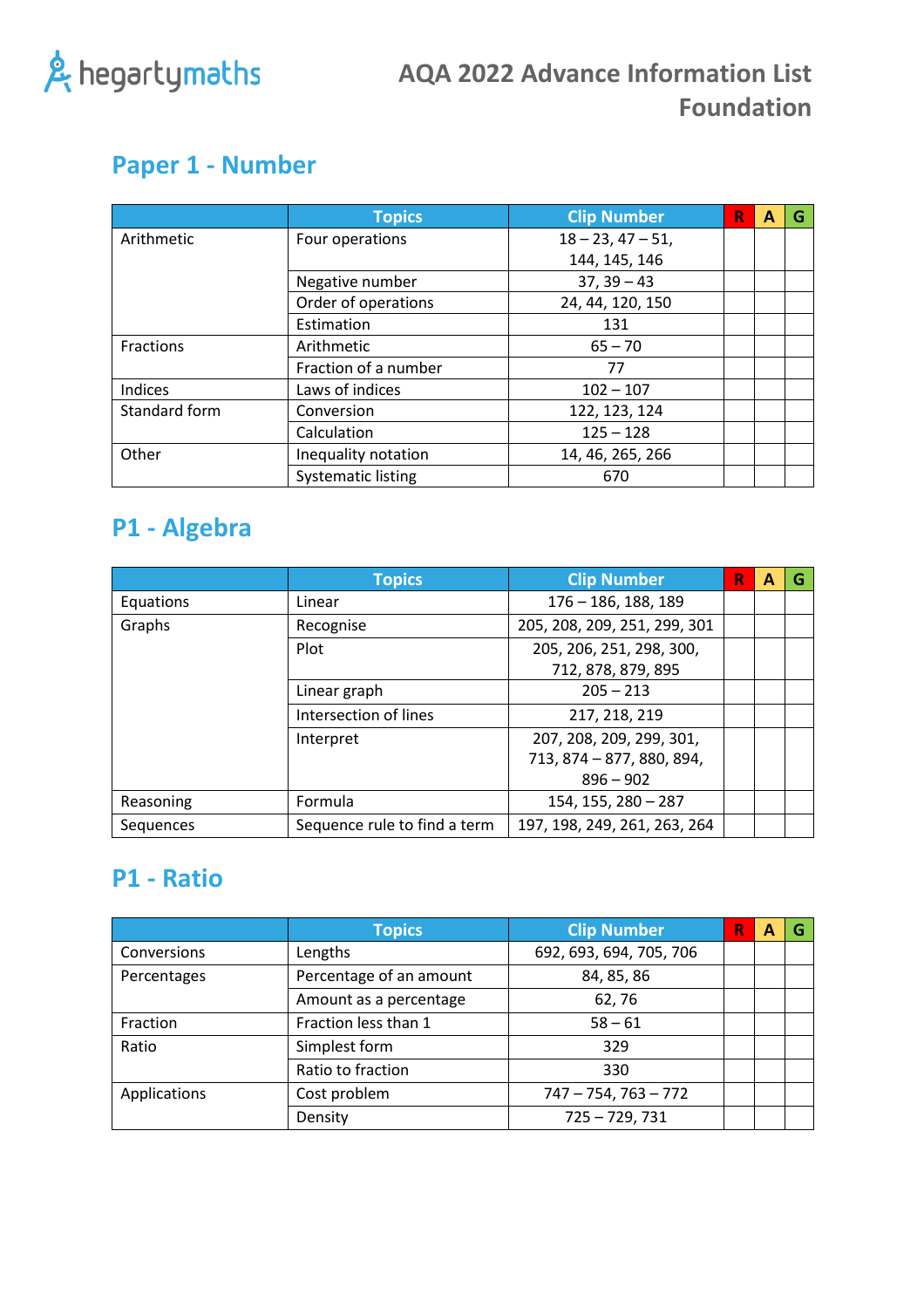

## **P1 - Geometry and Measures**

|                 | <b>Topics</b>      | <b>Clip Number</b> | R | А | G |
|-----------------|--------------------|--------------------|---|---|---|
| Shape           | Naming circle part | 592                |   |   |   |
|                 | Types of triangle  | 823                |   |   |   |
|                 | Translation        | 637, 638, 650      |   |   |   |
| Area and volume | Perimeter          | $549 - 552, 545$   |   |   |   |
|                 | Sector of a circle | $544 - 547$        |   |   |   |
| Angles          | In triangles       | $484 - 491$        |   |   |   |
| Constructions   | Region             | $674 - 679$        |   |   |   |

#### **P1 - Statistics**

| Topics           | <b>Clip Number</b>  |  |  |
|------------------|---------------------|--|--|
| Two-way table    | 422, 423, 424       |  |  |
| Averages problem | 404 - 409, 419, 420 |  |  |
| Outlier          | 453, 454            |  |  |

## **P1 - Probability**

| Topics'        | Clip Number         | R | A |  |
|----------------|---------------------|---|---|--|
| <b>Problem</b> | 351 – 354, 358, 359 |   |   |  |
| Venn diagram   | 372 - 380, 383, 384 |   |   |  |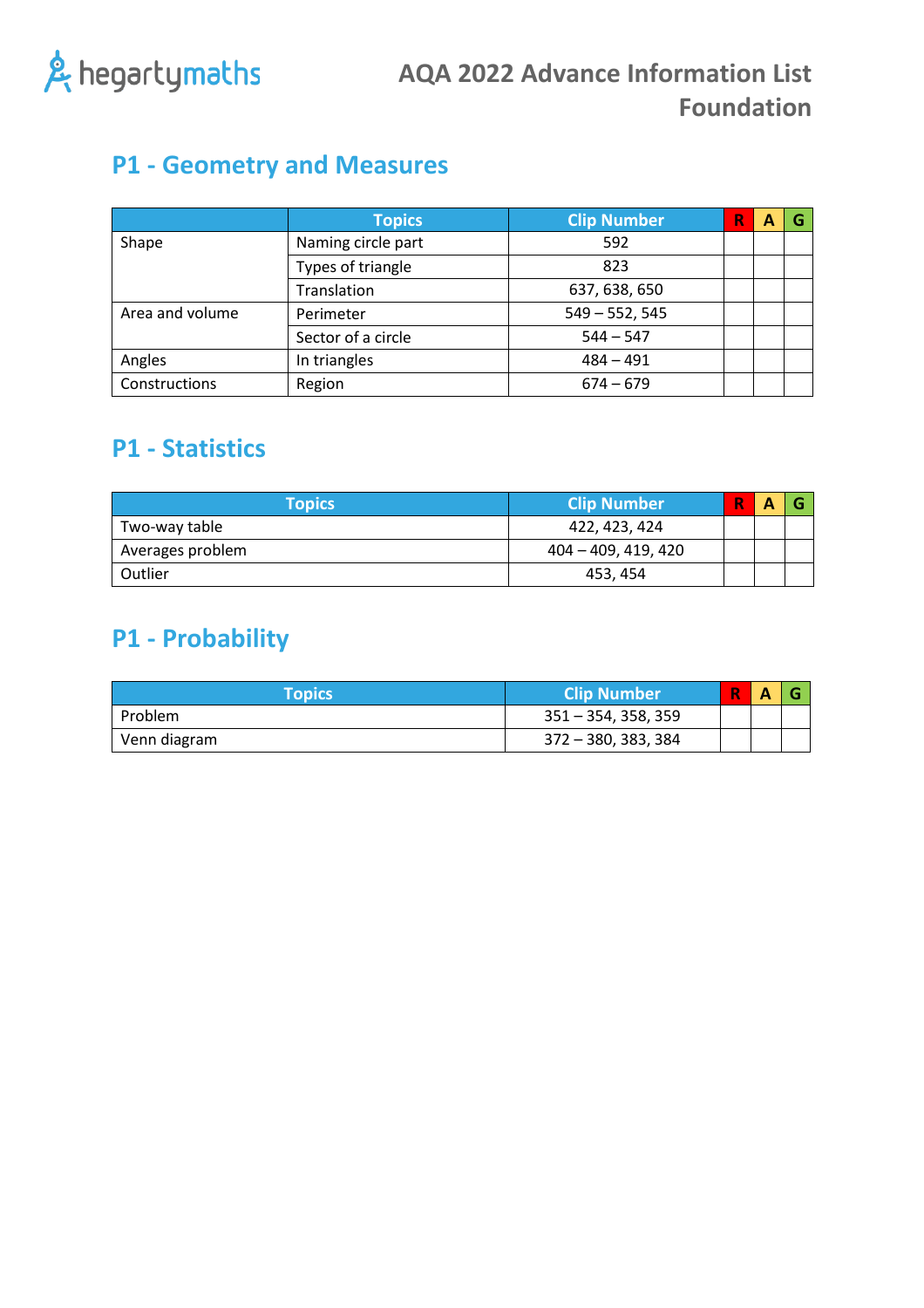

## **Paper 2 - Number**

|                  | <b>Topics</b>        | <b>Clip Number</b> | R | A | G |
|------------------|----------------------|--------------------|---|---|---|
| Arithmetic       | Order of operations  | 24, 44, 120, 150   |   |   |   |
| <b>Fractions</b> | Fraction of a number | 77                 |   |   |   |
|                  | Improper fraction    | 63, 64             |   |   |   |
|                  | Fraction to decimal  | 74                 |   |   |   |
| Properties       | Number line decimal  | 45                 |   |   |   |
|                  | Number problem       | 20, 23, 51         |   |   |   |
|                  | Prime number         | 28                 |   |   |   |
|                  | Cube number          | 100                |   |   |   |
|                  | Decimal place        | 45, 46, 56         |   |   |   |
| Other            | Inequality notation  | 14, 46, 265, 266   |   |   |   |

# **P2 - Algebra**

|              | <b>Topics</b>          | <b>Clip Number</b>       | R | A | G |
|--------------|------------------------|--------------------------|---|---|---|
| Equations    | Linear                 | $176 - 186, 188, 189$    |   |   |   |
| Manipulation | Equivalent expressions | $156 - 159$              |   |   |   |
|              | Terms                  | 156, 157                 |   |   |   |
|              | Multiply out           | 158, 160 - 165, 173, 174 |   |   |   |
|              | Factorisation          | 168 - 171, 221, 223, 224 |   |   |   |
| Graphs       | Coordinates            | 199                      |   |   |   |
|              | Midpoint               | 200                      |   |   |   |
|              | Point on a line        | 206                      |   |   |   |
|              | Intercept of a line    | 207, 210                 |   |   |   |
|              | Gradient of a line     | $201 - 204$              |   |   |   |
|              | Equation of a line     | $205 - 214$              |   |   |   |

#### **P2 - Ratio**

|              | <b>Topics</b>          | <b>Clip Number</b>         | R | А | G |
|--------------|------------------------|----------------------------|---|---|---|
| Conversions  | Time                   | 709, 710, 711              |   |   |   |
| Percentages  | Ratio and percentage   | 330                        |   |   |   |
|              | Percentage increase    | 90, 91, 92, 94, 96, 97, 98 |   |   |   |
|              | Percentage decrease    | 90, 91, 92, 95, 96, 97     |   |   |   |
| Ratio        | $n:1$ form             | 331                        |   |   |   |
| Applications | Proportion problem     | $339 - 342, 739 - 742$     |   |   |   |
|              | Scale diagram          | $864 - 871$                |   |   |   |
|              | Better value           | $763 - 772$                |   |   |   |
|              | Ratio to percentage    | 330                        |   |   |   |
|              | Equation to percentage | 176, 82, 83, 87,           |   |   |   |
|              |                        | 89, 90, 97, 98             |   |   |   |
|              | Rate of output         | 738,896                    |   |   |   |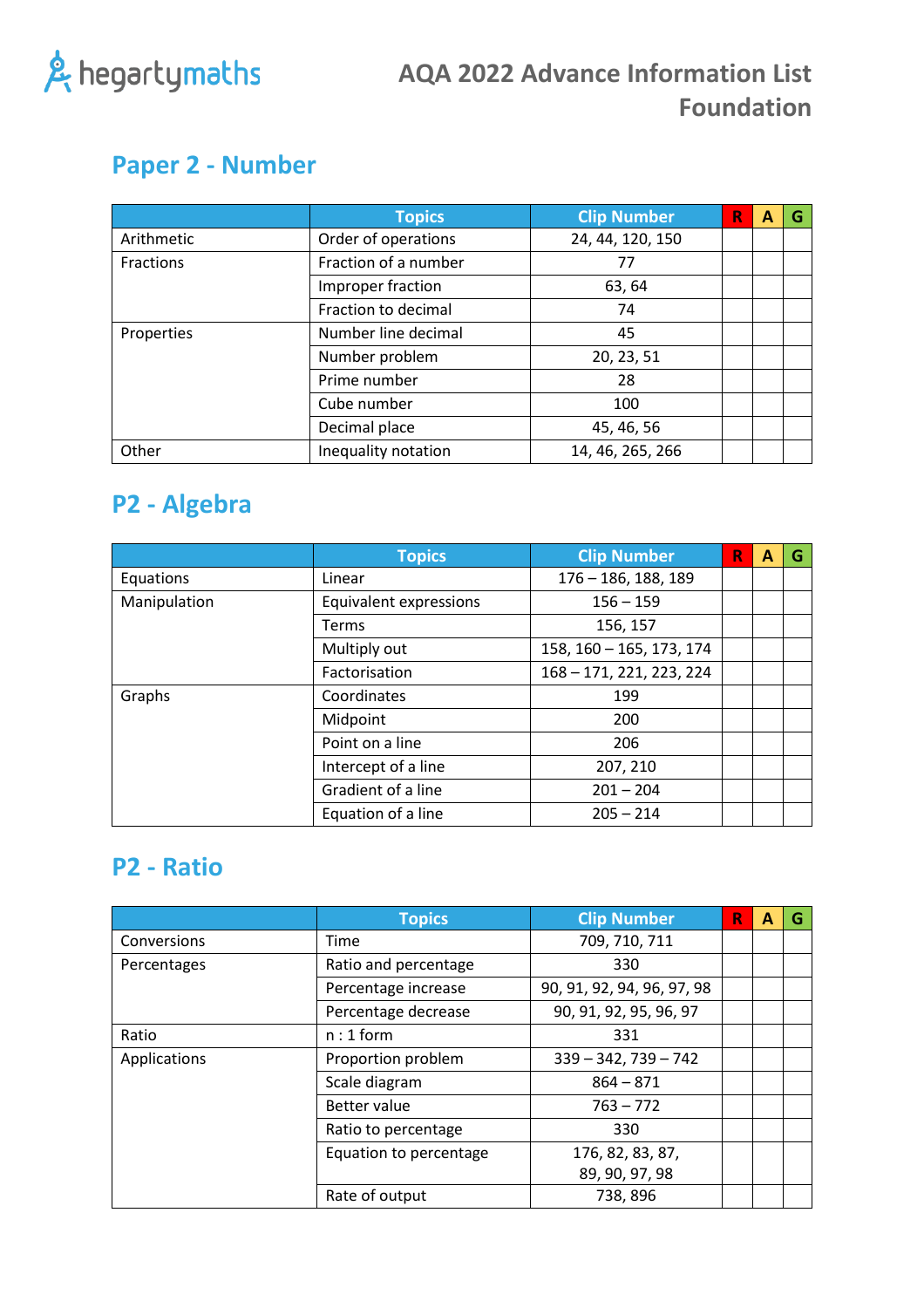

## **P2 - Geometry and Measures**

|                 | <b>Topics</b>  | <b>Clip Number</b> | R. | А | G |
|-----------------|----------------|--------------------|----|---|---|
| <b>Shapes</b>   | Draw shape     | 822                |    |   |   |
|                 | Quadrilateral  | 824, 825, 826      |    |   |   |
|                 | Parallelogram  | 824, 825, 826      |    |   |   |
|                 | Part of circle | 592                |    |   |   |
|                 | Pythagoras     | 498, 499, 501, 502 |    |   |   |
| Measures        | Time problem   | 709, 710, 711      |    |   |   |
| Area and volume | Compound shape | 555, 558, 582      |    |   |   |

#### **P2 - Statistics**

| <b>Topics</b> | <b>Clip Number</b> | R | Α |  |
|---------------|--------------------|---|---|--|
| Pie chart     | 427, 428, 429      |   |   |  |
| Range         | 410, 414           |   |   |  |
| Mean          | 405 – 408, 417     |   |   |  |

## **P2 - Probability**

| <b>Topics</b>      | <b>Clip Number</b> | R | Α |  |
|--------------------|--------------------|---|---|--|
| Relative frequency | 356, 357           |   |   |  |
| Expected value     | 355                |   |   |  |
| Tree diagram       | 361, 362, 363      |   |   |  |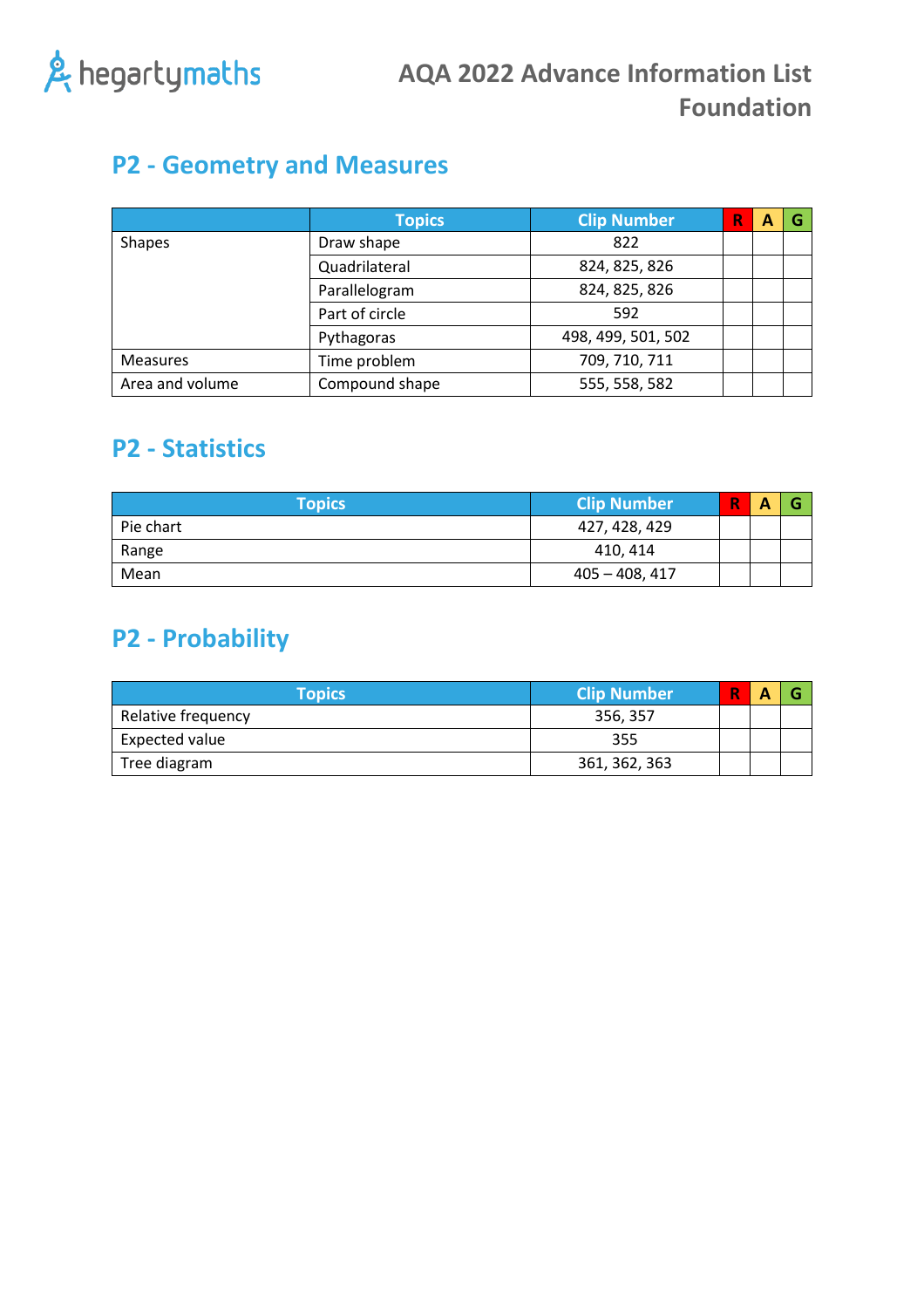

## **Paper 3 - Number**

|            | <b>Topics</b>                | <b>Clip Number</b> | R | А | G |
|------------|------------------------------|--------------------|---|---|---|
| Properties | Place value                  | 13, 14, 45         |   |   |   |
|            | Factor                       | 27                 |   |   |   |
|            | Multiple                     | 33                 |   |   |   |
|            | <b>Highest Common Factor</b> | 31, 32             |   |   |   |
|            | Error interval               | 774, 775, 776      |   |   |   |
| Indices    | Calculation                  | $102 - 107$        |   |   |   |
| Other      | Money problem                | $747 - 754$        |   |   |   |
|            | Units of measure             | 691                |   |   |   |

# **P3 - Algebra**

|              | <b>Topics</b>  | <b>Clip Number</b>    | $\mathbb R$ | А | G |
|--------------|----------------|-----------------------|-------------|---|---|
| Equations    | Number machine | 176, 177              |             |   |   |
| Manipulation | Simplification | 156 - 159, 173, 174   |             |   |   |
|              | Substitution   | $155, 278, 780 - 783$ |             |   |   |
|              | Formula        | $280 - 287$           |             |   |   |
| Graphs       | Roots          | 253                   |             |   |   |
|              | Turning point  | 255                   |             |   |   |
| Sequences    | Arithmetic     | 196, 197, 198         |             |   |   |
|              | Geometric      | 264                   |             |   |   |
|              | nth term       | 198, 249              |             |   |   |

#### **P3 - Ratio**

|              | <b>Topics</b>          | <b>Clip Number</b>         | R | А | G |
|--------------|------------------------|----------------------------|---|---|---|
| Conversions  | Lengths                | 692, 693, 694, 705, 706    |   |   |   |
|              | Time                   | 709, 710, 711              |   |   |   |
| Ratio        | Share into a ratio     | $332 - 335$                |   |   |   |
| Applications | Ratio problem          | $335 - 338$                |   |   |   |
|              | Interpretation         | $328 - 348, 713,$          |   |   |   |
|              |                        | $739 - 742$                |   |   |   |
|              | Ratio to graph         | 330, 348                   |   |   |   |
|              | Average speed          | $716 - 724$                |   |   |   |
| Percentage   | Percentage increase    | 90, 91, 92, 94, 96, 97, 98 |   |   |   |
| Fraction     | Fraction to percentage | 76                         |   |   |   |